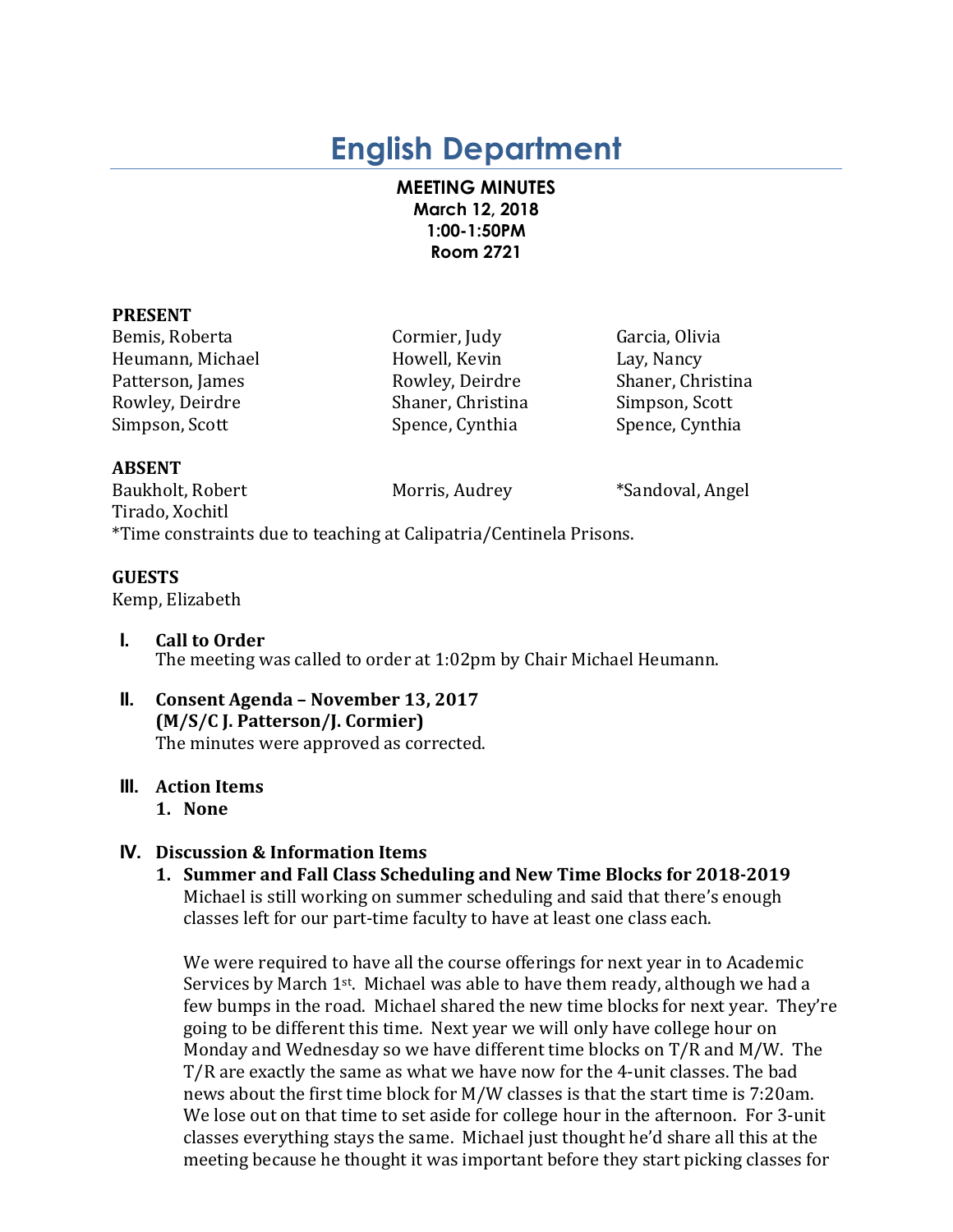next year. Judy shared some concerns she had regarding this. Michael made it known that he can't change any of this. Judy asked if they'll be offering multiple sections of the prime time classes to which Michael said they would. Michael said that our biggest problem is simply that we're running out of classrooms. James had a general question. He asked if we are still seeing the same number of classes cancelled at the beginning of the semester as we did before and Michael said that it has diminished. We did have a few cancellations for spring but not for fall.

## **2. Online Class Development: 010 and 102**

Michael said that we've had a couple of requests about developing new online classes. One of them is for English 010 which we had previously started talking about but had not come to any decisions on. The other one is for 102. We have two sections of 102 this semester. Both Judy and Olivia's 102 classes filled. Michael wondered if there was enough demand to do an online section; Judy doesn't believe that there's enough demand. The next question Michael had was do we want to offer 010 as an online class or as a hybrid class. Kaylene thinks that Canvas lends itself well to having an online aspect to it. She has talked with Kevin about this before and both she and Kevin use Canvas extensively in their 010 classes. Kaylene would be interested in developing it. Michael thinks that when they set up the 010 class, they set it up with the online option If he is mistaken, then we would have to go through Curriculum process to get it set up before we can start working on it. He'll double check. Michael went on to say that we are going to be offering one hybrid ENGL 110 in the fall, it'll be  $50\%$  in class and  $50\%$ online. Deirdre taught the 110 as a hybrid a couple of times. She said it worked fantastically and then the second time it worked almost fantastically then all of a sudden she had two semesters of people saying they only took this class because they only had to come once a week and never paid attention to the online part of it, which was a little devastating. Audrey is going to try again; she's got some ideas for jazzing it up and hopefully getting it to work fantastically again. Cynthia asked if Robert had taught 102 before and Michael responded that he had back when we had the Etudes system. She asked why couldn't he offer it again and Michael said that he could because 102 had been set up to be offered online. Michael then clarified that they were discussing whether or not 102 should be offered online, not whether it could be.

## **3. English 055 Update**

English 055 was approved by the Curriculum Committee and will be offered in the fall. There will be two sections. This is the three hour lab class that is attached to 110 classes. The classes will be linked together and will be taught by the same instructor. Michael explained the unit amount of the three hour class, it's three hours lab and converts to 2.25 units total. It's something to keep in mind during the course selection. So if you choose the 110 coupled with the  $055$  it would be a total of 6.25 units towards load.

Cynthia just got back from a conference in Sacramento. Jacqui Irwin was there, the writer of AB705; researchers and three other people from the Chancellor's Office were there. They all said that what they see as the implementation of AB 705 is to just have only two choices for incoming students. Either the transfer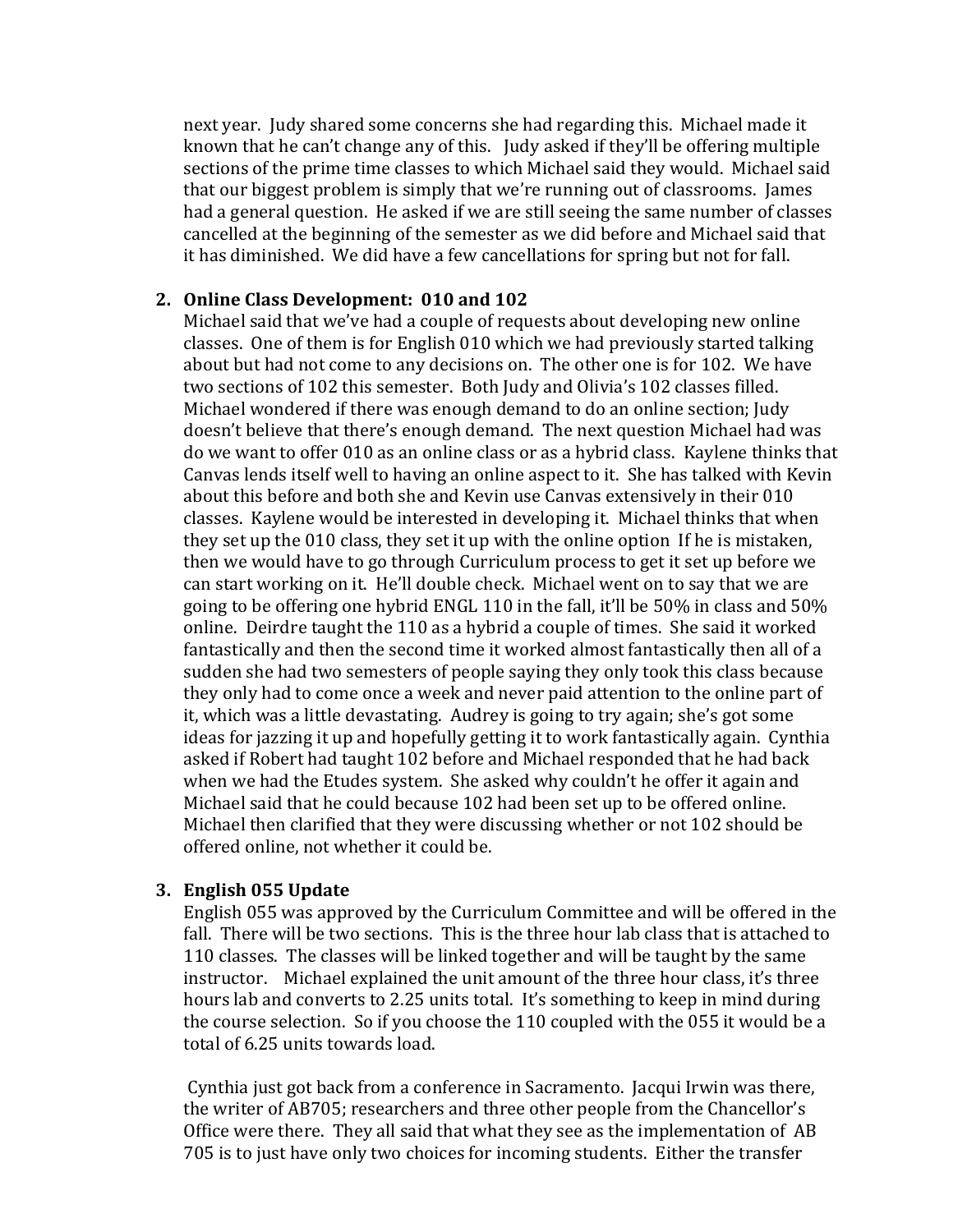level English or the transfer level English with the co-requisite. They're not seeing any Basic Skills courses so that would eliminate our 008, 009 and 010. Cynthia said "Don't shoot the messenger!" Michael said he heard the same thing. Cynthia said it's good for us to get our feet wet. James said that's the way he read the original bill, that we would be losing  $008$ ,  $009$  and  $010$ . Cynthia said they're saying it's a misinterpretation that it's a one year pathway where we can have our 010 or our 009 and then the second semester the 110. They're saying that that is a misinterpretation of the law. They do not want a pathway. Michael said that the language doesn't say requires, it says highly recommended. He said that the Chancellor's Office can interpret that any way they want to. This might happen in Fall 2019 Michael said. For our fall 2018 semester we have around 20 sections of 008, 009 and 010 which would be eliminated or converted to 110s come Fall 2019. Cynthia said that they will send out the memo for English and Math implementation as well by the end of April. They're working with ESL and said that it's completely different and they'll get back to us on it. James told Michael that we're ahead of the game because by scheduling two of the  $110$ 's and  $055$ 's for the fall already has given the Instruction Office challenges as far as the class scheduling goes. They'll have to change 20 classes to 110's. Deirdre asked if when we get to the point that we have the accelerated 110 and the 110 will that mean that the placement will put the people in 110 who we would have put in 110 anyway and everybody else goes into the accelerated 110? Cynthia shared that with all those multiple measure changes are to have students go into 110 without with any help. But the students we deem are not ready to go into 110 would go into 110 with the co-req. Those would be the only two choices, regular 110 or 110 with co-req. Cynthia said at the conference that they were warning colleges "Don't not move forward on this thinking that this isn't going to happen because it is going to happen." This was their warning. Michael said that a lot of other colleges are a lot further behind than we are.

Michael said that another caveat to this was that they were at the same hotel that Saturday at another meeting. He was with a bunch of Academic Senate people and that was one of the topics, AB705. One of the people there is Ginny May, a math teacher from Sac City who was really, really vehemently upset about a lot of these things. He thinks that sentiment is not unique to her, and it's a sentiment that will probably be expressed quite vehemently at this semester. He thinks the AS has a role to play. Michael said that they usually ignore everyone the Senate at their peril. This Chancellor seems pretty intent on just ignoring everybody. Cynthia said that this is what this Chancellor expects to have and that their penalty is money. They're going to take away grant funding initially. They're changing the way that community colleges are going to be funded. Michael shared that the proposal in the Governor's budget this year is that going forward we would have a different funding model. Right now we're funded entirely from FTES, the number of full-time students that we have. We're going up on that which is nice so we'll get a little more money next year. In the future though that'll only consist of 50% of our funding. The other half, 50% is split into two parts; one of them is related to economics and other social issues and the other 25% is basically on performance. Michael said that we will find out more about this pretty soon.